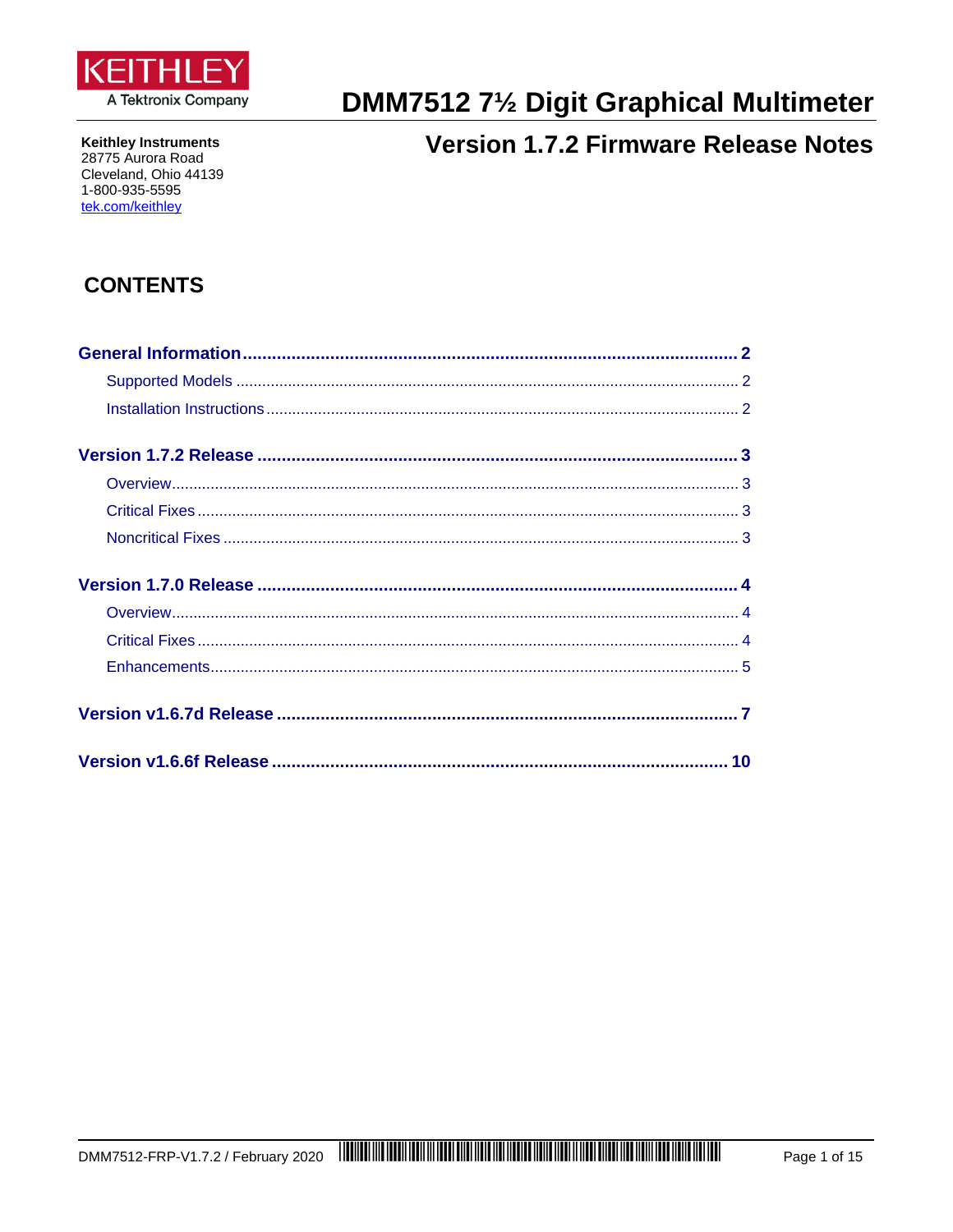# <span id="page-1-1"></span><span id="page-1-0"></span>**GENERAL INFORMATION**

# **SUPPORTED MODELS**

This firmware is used on the following Keithley Instruments product models:

Model DMM7512 7½ Digit Graphical Multimeter

# <span id="page-1-2"></span>**INSTALLATION INSTRUCTIONS**

# **Firmware upgrade and downgrade instructions**

# **Do not turn off power or remove the USB flash drive until the upgrade process is complete.**

# *From the front panel:*

- 1. Copy the firmware upgrade file  $( .\, \text{upp}$  file) to a USB flash drive.
- 2. Verify that the upgrade file is in the root subdirectory of the flash drive and that it is the only firmware file in that location.
- 3. Disconnect any terminals that are attached to the instrument.
- 4. Turn the instrument power off. Wait a few seconds.
- 5. Turn the instrument power on.
- 6. Insert the flash drive into the USB port on the instrument.

You can now access the virtual front panel to upgrade or downgrade the firmware. Refer to "Accessing the virtual front panel" in *Model DMM7512 7½ Digit Sampling Multimeter Instrument Information* (document number 0713576xx). This manual is available online at [tek.com/keithley.](https://www.tek.com/keithley)

When you have connected to the instrument, continue with the installation process.

# *To upgrade or downgrade the firmware:*

- 1. From the instrument virtual front panel, press the **MENU** key.
- 2. Under System, select **Info/Manage**.
- 3. Choose an upgrade option.
- 4. To upgrade to a newer version of firmware: Select **Upgrade to New**.
- 5. To return to a previous version of firmware: Select **Downgrade to Older**.
- 6. When the upgrade is complete, reboot the instrument.

# **You must perform this procedure for both modules of the DMM7512.**

A message is displayed while the upgrade is in progress.

For additional firmware installation instructions, refer to the *Model DMM7512 7½ Digit Sampling Multimeter Instrument Information* (document number 0713576xx). This manual is available online at [tek.com/keithley.](https://www.tek.com/keithley)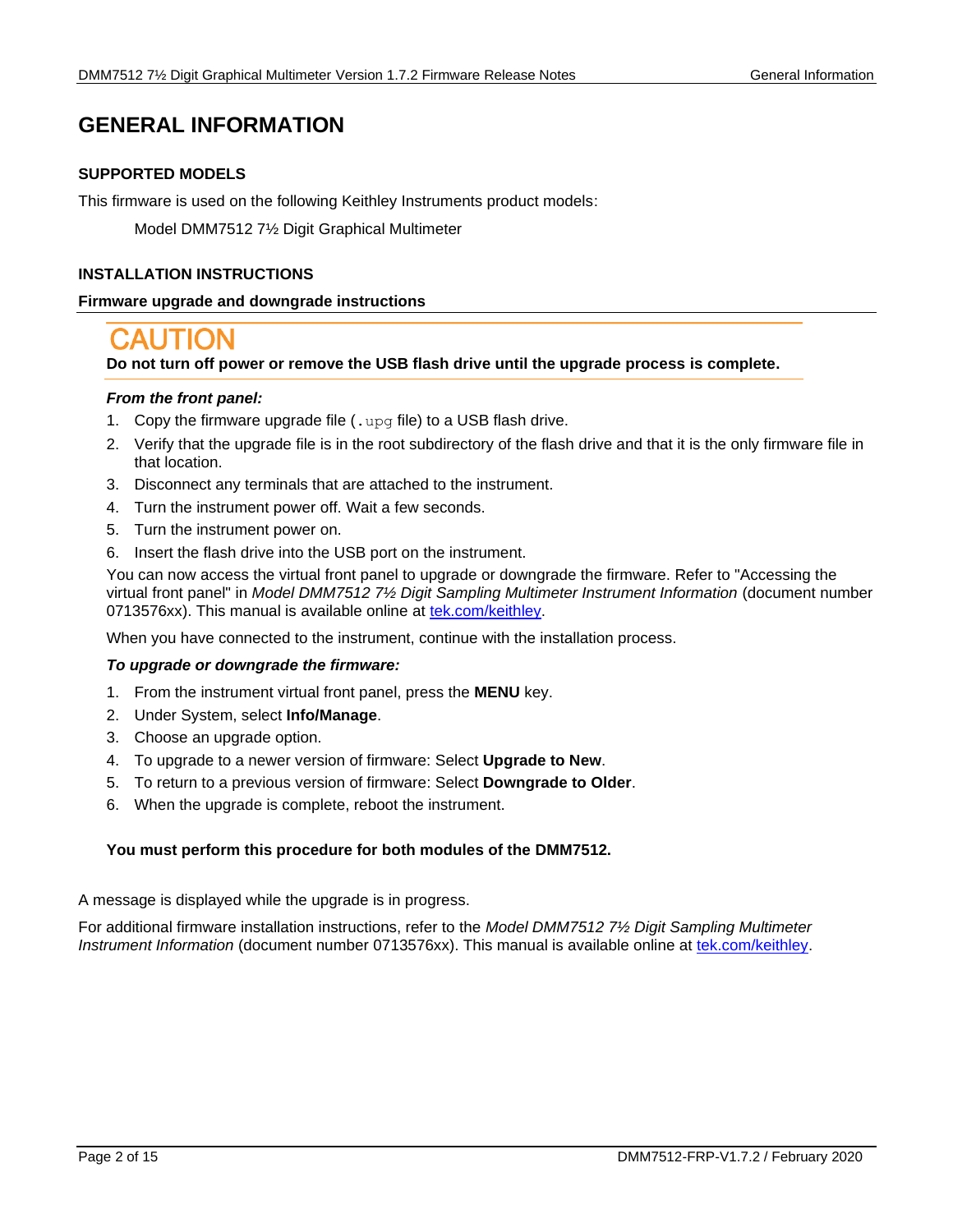# <span id="page-2-0"></span>**VERSION 1.7.2 RELEASE**

# <span id="page-2-1"></span>**OVERVIEW**

Version 1.7.2 provides fixes and required support.

# <span id="page-2-2"></span>**CRITICAL FIXES**

| Reference number:  | NS-1910                                                                                                                                                                 |
|--------------------|-------------------------------------------------------------------------------------------------------------------------------------------------------------------------|
| Symptom:           | Additional user-defined instrument configurations may be configured<br>incorrectly following a reset command, resulting in incorrect or corrupted<br>customer readings. |
| <b>Resolution:</b> | This issue has been corrected.                                                                                                                                          |

# <span id="page-2-3"></span>**NONCRITICAL FIXES**

| Reference number:  | NS-1915                                                                                                                                                                                                                                                                                                                               |
|--------------------|---------------------------------------------------------------------------------------------------------------------------------------------------------------------------------------------------------------------------------------------------------------------------------------------------------------------------------------|
| Symptom:           | When running a Test Script Processor <sup>®</sup> (TSP) script application with a<br>custom user interface that has an End App button, the custom user<br>interface may not close properly when "End App" is selected.                                                                                                                |
| <b>Resolution:</b> | This issue has been corrected. This fix also introduces a behavior change<br>from previous firmware versions. If you are running a nested script (scripts<br>running within a script), the user interface only displays the first running<br>script. Previously, the user interface displayed name changes between<br>nested scripts. |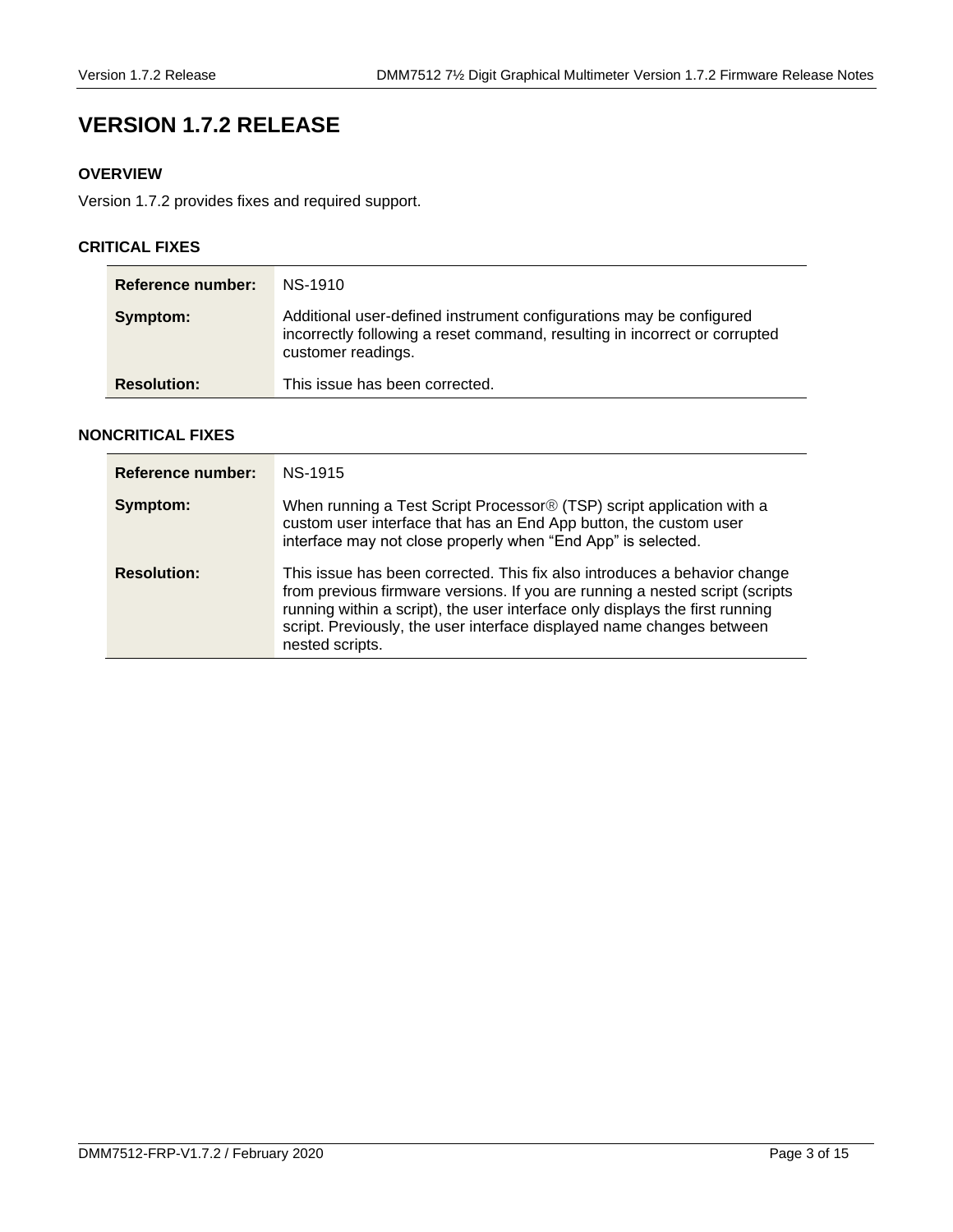# <span id="page-3-0"></span>**VERSION 1.7.0 RELEASE**

# <span id="page-3-1"></span>**OVERVIEW**

Version 1.7.0 is a significant maintenance firmware release for the DMM7512 that brings numerous updates along with stability and reliability improvements. See the *Model DMM7512 7½ Digit Sampling Multimeter Instrument Information* (document number 0713576xx) for additional details.

References to the front panel of the instrument in this section refer to the virtual front panel. Refer to "Accessing the virtual front panel" in Model DMM7512 7½ Digit Sampling Multimeter Instrument Information (document number 0713576xx). This manual is available online at [tek.com/keithley.](https://www.tek.com/keithley)

# <span id="page-3-2"></span>**CRITICAL FIXES**

| Reference number:        | AR55036, AR62150, NS-339                                                                                                                                                                                                                                                                                           |
|--------------------------|--------------------------------------------------------------------------------------------------------------------------------------------------------------------------------------------------------------------------------------------------------------------------------------------------------------------|
| Symptom:                 | Repeated creation and deletion of user-defined buffers may cause out-of-memory<br>errors. Error messages indicating the maximum size for buffers being created are<br>wrong and provide misleading guidance.                                                                                                       |
| <b>Resolution:</b>       | Reading buffer memory management now allows users to easily allocate the<br>largest size available when creating a reading buffer. Documentation has been<br>clarified to explain the creation process. Improved buffer memory management<br>also greatly reduces the possibility of getting out-of-memory errors. |
| <b>Reference number:</b> | AR56349, AR60259, NS-929                                                                                                                                                                                                                                                                                           |
| Symptom:                 | USB communication issues.                                                                                                                                                                                                                                                                                          |
| <b>Resolution:</b>       | To better accommodate the variety of VISA installation options available to users,<br>the STALLing USBTMC is not active as it had been before.                                                                                                                                                                     |
| <b>Reference number:</b> | AR61116, AR62660, NS-529, NS-1558                                                                                                                                                                                                                                                                                  |
| Symptom:                 | Repeatedly saving a buffer to a file on a USB flash drive using the<br>buffer.saveappend command eventually causes Error 2203, "Cannot open<br>file."                                                                                                                                                              |
| <b>Resolution:</b>       | This issue has been corrected.                                                                                                                                                                                                                                                                                     |
| Reference number:        | AR62310                                                                                                                                                                                                                                                                                                            |
| Symptom:                 | Exercising various combinations of virtual front panel settings for the Event Log<br>may cause the virtual front panel to lock up.                                                                                                                                                                                 |
| <b>Resolution:</b>       | This issue has been corrected.                                                                                                                                                                                                                                                                                     |
| Reference number:        | AR61734, NS-1097                                                                                                                                                                                                                                                                                                   |
| Symptom:                 | Pressing shortcut while swipe screen is moving causes the instrument to become<br>inoperable.                                                                                                                                                                                                                      |
| <b>Resolution:</b>       | This issue has been resolved.                                                                                                                                                                                                                                                                                      |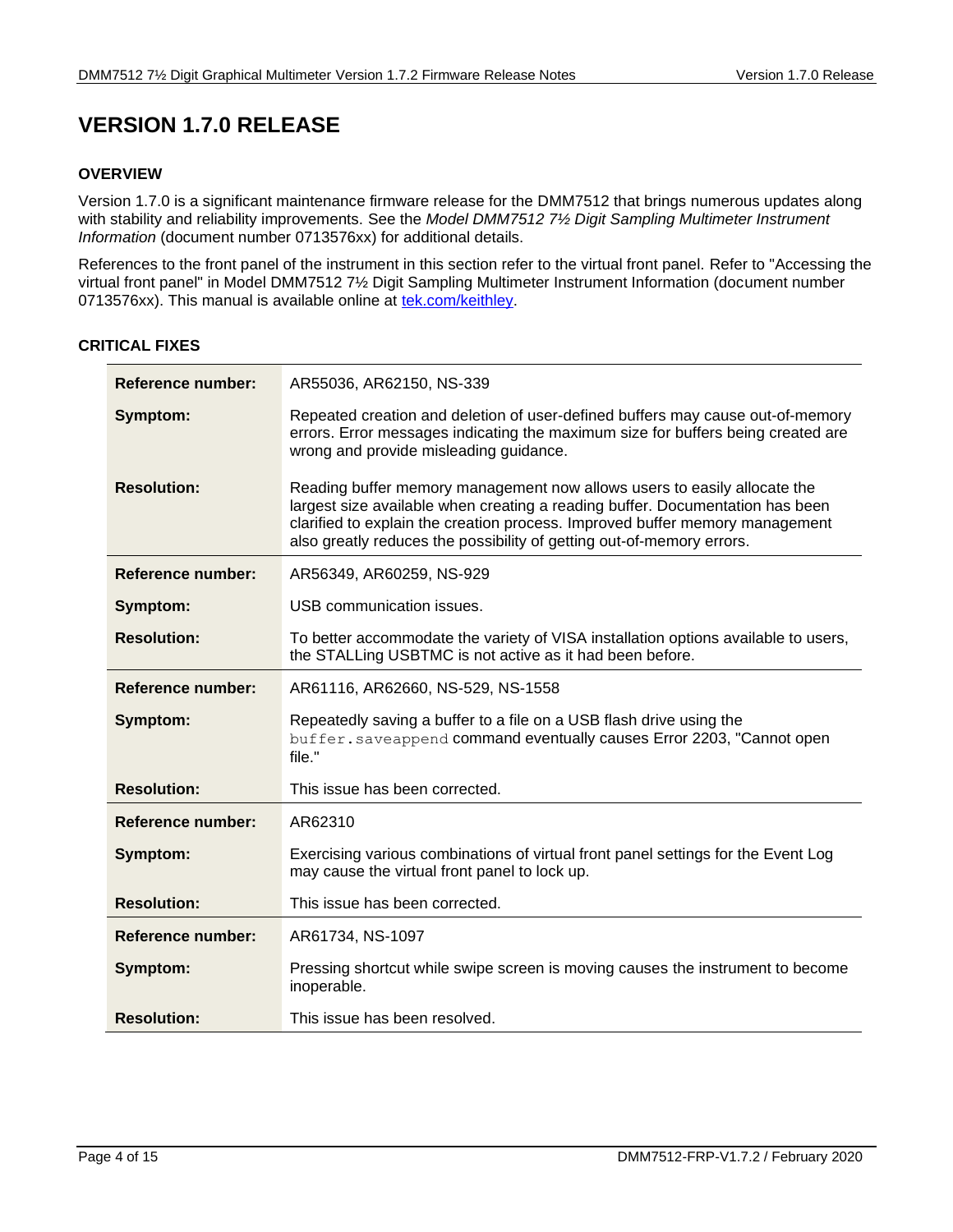| Reference number:  | AR61925, NS-1108                                                                                                                                                                                                                                                                      |
|--------------------|---------------------------------------------------------------------------------------------------------------------------------------------------------------------------------------------------------------------------------------------------------------------------------------|
| Symptom:           | Manual scaling of histogram display does not work correctly.                                                                                                                                                                                                                          |
| <b>Resolution:</b> | This issue has been resolved.                                                                                                                                                                                                                                                         |
| Reference number:  | AR62632, NS-647, NS-682, KS-2983                                                                                                                                                                                                                                                      |
| Symptom:           | Fast continuous streaming of data (at rates > 50 kS/s) results in report of buffer<br>overrun condition.                                                                                                                                                                              |
| <b>Resolution:</b> | Enhancements have been made in firmware to better support streaming to the<br>computer while using digitizing, however, hardware limitations are still present.<br>The KickStart software provides the framework and code to help the user achieve<br>50 kS/s runs for up to 5 hours. |
| Reference number:  | AR62431, NS-1636                                                                                                                                                                                                                                                                      |
| Symptom:           | A/D timeout error occurring, error code 5701.                                                                                                                                                                                                                                         |
| <b>Resolution:</b> | This issue has been resolved.                                                                                                                                                                                                                                                         |

# <span id="page-4-0"></span>**ENHANCEMENTS**

| Category | <b>Reading buffers</b>                                                                                                                                                       |  |  |
|----------|------------------------------------------------------------------------------------------------------------------------------------------------------------------------------|--|--|
|          | Reading buffer memory management now allows users to easily allocate the largest<br>$\bullet$<br>size available when creating a reading buffer.                              |  |  |
|          | Additional options are now available when saving data to a USB flash drive.<br>$\bullet$                                                                                     |  |  |
|          | Buffer statistics and options for accessing data from reading buffers have been<br>$\bullet$<br>added.                                                                       |  |  |
|          | Added reading buffer math and unit support.<br>٠                                                                                                                             |  |  |
|          | Added formatting options for writable buffers.<br>٠                                                                                                                          |  |  |
|          | Added a method to clear the active buffer by pressing the MENU $+$ EXIT keys.<br>٠                                                                                           |  |  |
|          | When selecting the active buffer, an option now exists to create a new user buffer.<br>٠                                                                                     |  |  |
|          | Added the display.activebuffer TSP remote command and<br>٠<br>DISPlay: BUFFer: ACTive SCPI command to specify the active buffer for the<br>instrument using remote commands. |  |  |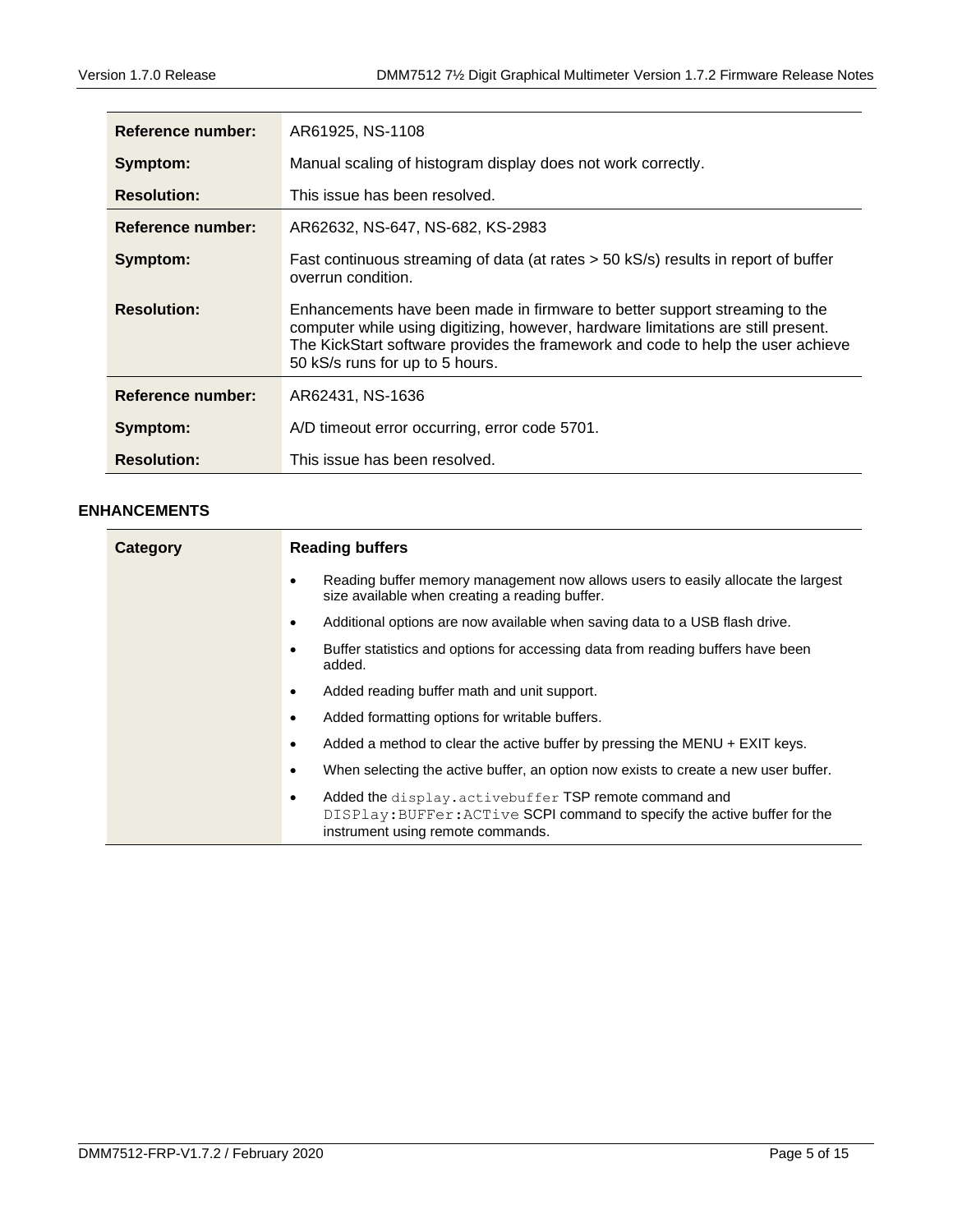| <b>Category</b> | <b>Configuration lists</b>                                                                                                                                                                                                                                                                                                                                                                                              |  |
|-----------------|-------------------------------------------------------------------------------------------------------------------------------------------------------------------------------------------------------------------------------------------------------------------------------------------------------------------------------------------------------------------------------------------------------------------------|--|
|                 | Enhanced user interface screen for accessing configuration list settings.<br>$\bullet$                                                                                                                                                                                                                                                                                                                                  |  |
|                 | Added the ability to use remote commands to store inactive measure function<br>$\bullet$<br>settings in a configuration list index.                                                                                                                                                                                                                                                                                     |  |
|                 | Added the ability to use remote commands to query or configure inactive measure<br>$\bullet$<br>function attributes.                                                                                                                                                                                                                                                                                                    |  |
| <b>Category</b> | <b>Trigger model</b>                                                                                                                                                                                                                                                                                                                                                                                                    |  |
|                 | The Measure and Digitize trigger blocks have been combined into a single Measure<br>$\bullet$<br>and Digitize block. The new trigger block either measures or digitizes based on the<br>active function. When used with a Measure Configuration list, this trigger block lets<br>you make sequential measurements with the analog-to-digital converter and the<br>digitizer (when available) in the same trigger model. |  |
|                 | The SCPI command is: TRIGger: BLOCk: MDIGitize. The TSP command is<br>trigger. BLOCK MEASURE DIGITIZE.                                                                                                                                                                                                                                                                                                                  |  |
|                 | The remote commands for the original Measure and Digitize trigger blocks are<br>$\bullet$<br>still accepted to provide compatibility with existing test programs and scripts.<br>However, the trigger models generated with the original commands<br>automatically use the new, combined Measure and Digitize block.                                                                                                    |  |
| <b>Category</b> | <b>LXI</b>                                                                                                                                                                                                                                                                                                                                                                                                              |  |
|                 | The instrument is now compliant with LXI version 1.5.<br>$\bullet$                                                                                                                                                                                                                                                                                                                                                      |  |
|                 | An LXI/LAN ID indicator has been added to the System Communications screen.<br>$\bullet$                                                                                                                                                                                                                                                                                                                                |  |
|                 | To discover the instrument, use the LXI Discovery Tool.<br>$\bullet$                                                                                                                                                                                                                                                                                                                                                    |  |
| <b>Category</b> | <b>Apps</b>                                                                                                                                                                                                                                                                                                                                                                                                             |  |
|                 | When applications are available, the Application APPS Manager screen displays<br>$\bullet$<br>the applications for the instrument.                                                                                                                                                                                                                                                                                      |  |
| <b>Category</b> | New commands and options                                                                                                                                                                                                                                                                                                                                                                                                |  |
|                 | Added a method to automatically install any scripts to internal storage memory that<br>$\bullet$<br>reside in an autoinstall directory on the USB drive when inserted into the instrument.                                                                                                                                                                                                                              |  |
|                 | Added fs. * TSP commands for accessing and managing file system settings.                                                                                                                                                                                                                                                                                                                                               |  |
|                 | Added an option to show a Processing screen in the user interface to increase test<br>execution speeds when screen updates are not required.                                                                                                                                                                                                                                                                            |  |
|                 | Added remote commands to set continuous measurement.<br>$\bullet$                                                                                                                                                                                                                                                                                                                                                       |  |
| <b>Category</b> | Ease of use                                                                                                                                                                                                                                                                                                                                                                                                             |  |
|                 | Numerical entries on the virtual front panel user interface now support Minimum,<br>$\bullet$<br>Maximum, and Infinite options when applicable to the setting.                                                                                                                                                                                                                                                          |  |
|                 | A high-resolution option has been added to the virtual front panel.<br>$\bullet$                                                                                                                                                                                                                                                                                                                                        |  |
|                 | Graph and Histogram settings are now shared for ease of viewing data between the<br>$\bullet$<br>two screens. Also added other graphing enhancements.                                                                                                                                                                                                                                                                   |  |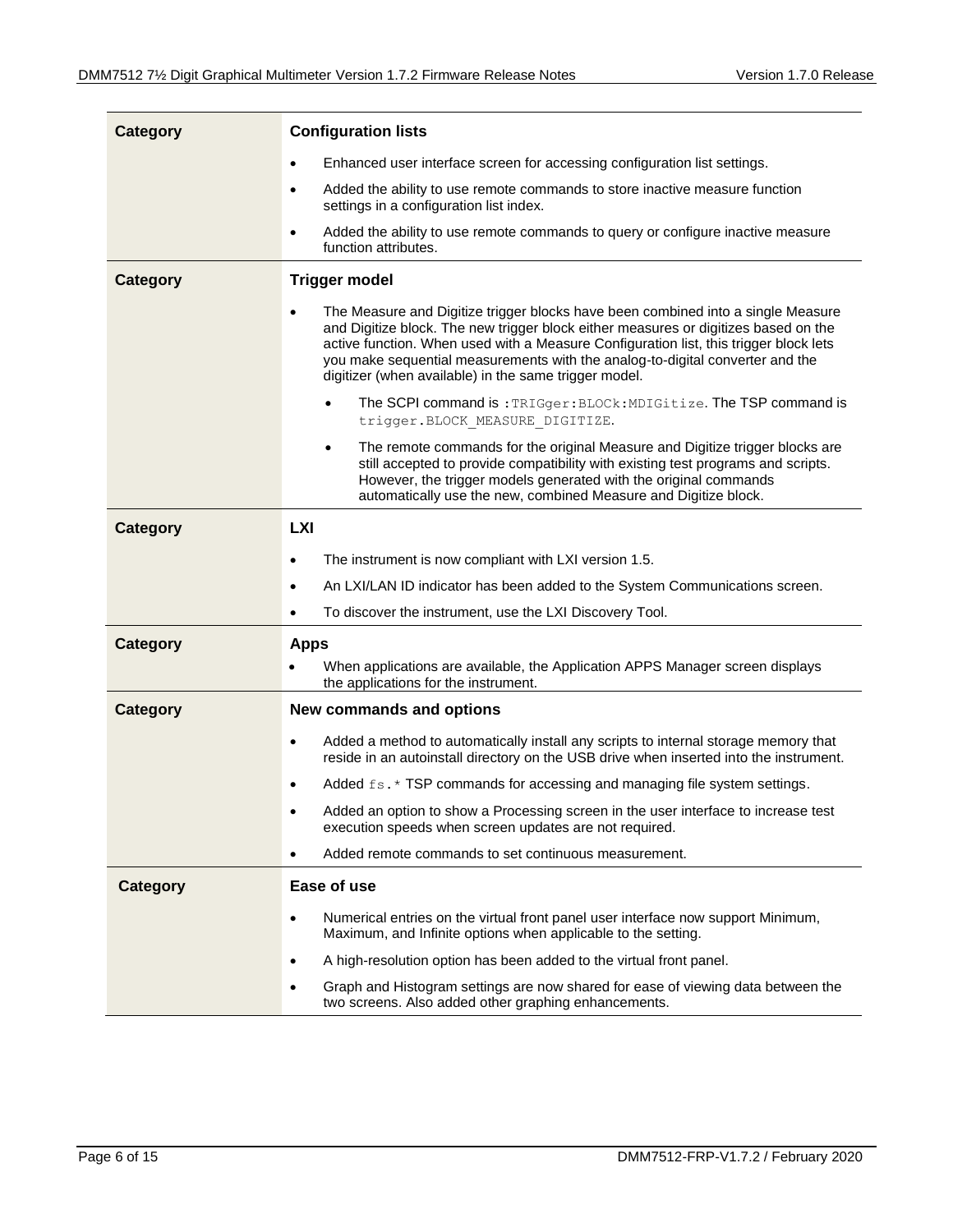| Category | <b>General changes</b>                                           |                                                                                 |  |
|----------|------------------------------------------------------------------|---------------------------------------------------------------------------------|--|
|          |                                                                  | The maximum TSP node ID is now 63. The previous maximum was 64.                 |  |
|          | Access.                                                          | The Access Mode option on the virtual front panel has been changed to Interface |  |
|          | The user swipe screen is only displayed if user text is defined. |                                                                                 |  |

# <span id="page-6-0"></span>**VERSION V1.6.7D RELEASE**

# **Overview**

Version 1.6.7d is an audited minor release which fixes several different bugs all listed below. RELEASED 12-NOV-2018

# **Critical Fixes**

NIHK6042 Trigger models hangs with fast NPLC setting.

# **Models affected:**

All DMM7512 models

# **Symptom:**

Setting up a Trigger Flow model using the TSP-Link® trigger lines for synchronization with a fast measurement in a loop can hang waiting for the trigger.

# **Resolution:**

This issue has been corrected.

# NIHK4274 TSP-Link performance improvements.

#### **Models affected:**

All DMM7512 models

# **Symptom:**

TSP-Link connection can generate errors if the unit is performing high sample rate or low NPLC measurements.

# **Resolution:**

This issue has been corrected.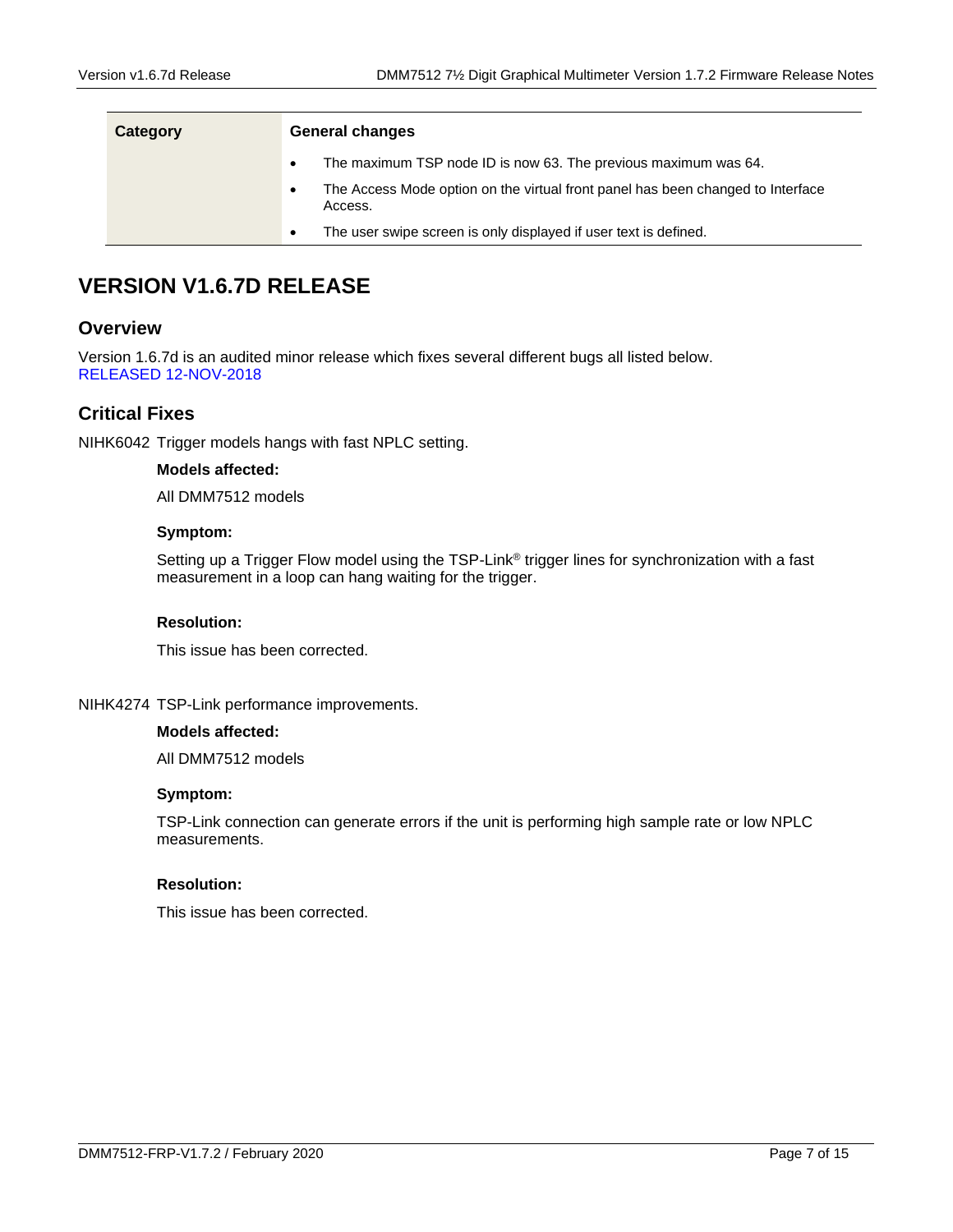NIHK6106 TSP-Link initialization memory leak.

#### **Models affected:** NIHK6239

All DMM7512 models

# **Symptom:**

Performing a tsplink.initialize() command would reduce the amount of available memory slightly each time it executed. This occurred because the firmware was not correctly clearing the group leaders, which led to extra memory allocation. Eventually this problem can result in an out of memory condition.

# **Resolution:**

This issue has been corrected.

NIHK6320 TSP-Link node number 64 is no longer selectable.

#### **Models affected:** NIHK6306

All DMM7512 models

# **Symptom:**

Using TSP-Link node number 64 could cause compatibility issues with older TSP-Link products.

# **Resolution:**

The maximum TSP-Link node number has been limited to 63.

Creating a script on a remote TSP-Link node causes a "Node inaccessible" error. SYS42

# **Models affected:**

All DMM7512 models

#### **Symptom:**

Steps to reproduce:

- 1. Use tsplink.initialize() to create the TSP-Link network.
- 2. Send the script source to the remote node via the dataqueue: node[remoteNode].dataqueue.add(*myScript*.source)
- 3. Create the script on the remote node node[remoteNode].execute(*myScript*.name .. "= script.new(dataqueue.next(), [[" .. *myScript*.name .."]])")
- 4. The remote node becomes unresponsive and a node inaccessible error is generated.

# **Resolution:**

This issue has been corrected.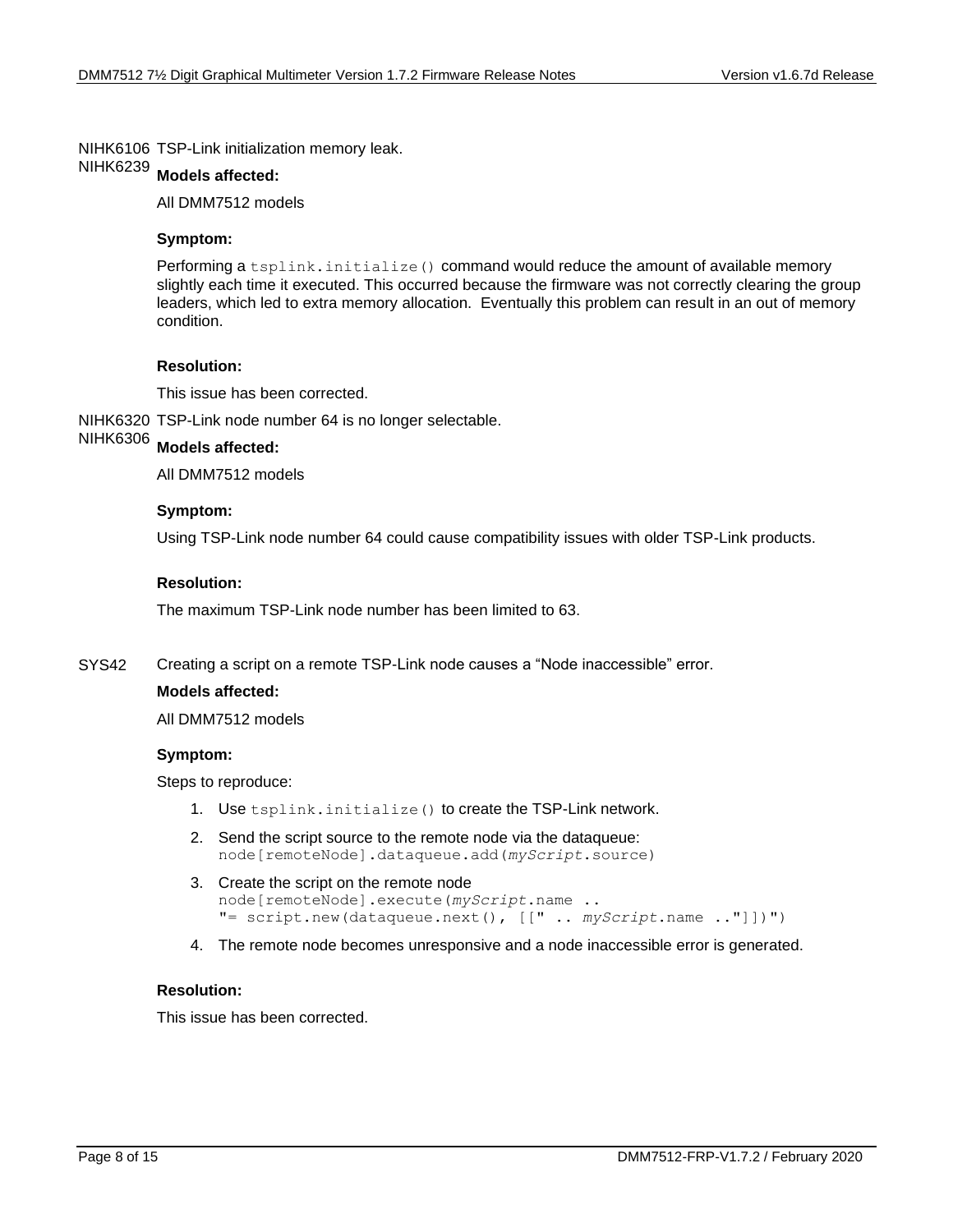Using a 2600S, 2600AS, 2600BS, 3706, or a 3706A product as the TSP-Link master results in errors for some commands. SYS535

# **Models affected:**

All DMM7512 models

# **Symptom:**

Using a 2600S, 2600AS, 2600BS, 3706, or a 3706A product as the TSP-Link master will generate errors when attempting to use functions or attributes that accept enumeration types

# **Resolution:**

This issue has been corrected.

Sending data to TCP/IP socket is too slow. NS1131

# **Models affected:**

All DMM7512 models

### **Symptom:**

The TCP/IP socket interface can experience long delays before the acknowledge packet is sent from the instrument for large data packets.

# **Resolution:**

This issue has been corrected.

Trigger timer does not generate the event at the correct time for long delay settings. NS1115

# **Models affected:**

All DMM7512 models

# **Symptom:**

Steps to reproduce:

```
trigger.timer[1].reset()
trigger.timer[1].delay = delay_time
trigger.timer[1].start.generate = trigger.ON
```
The event should be generated immediately but will not be generated if delay time is greater than 65.5 ms.

# **Resolution:**

This issue has been corrected.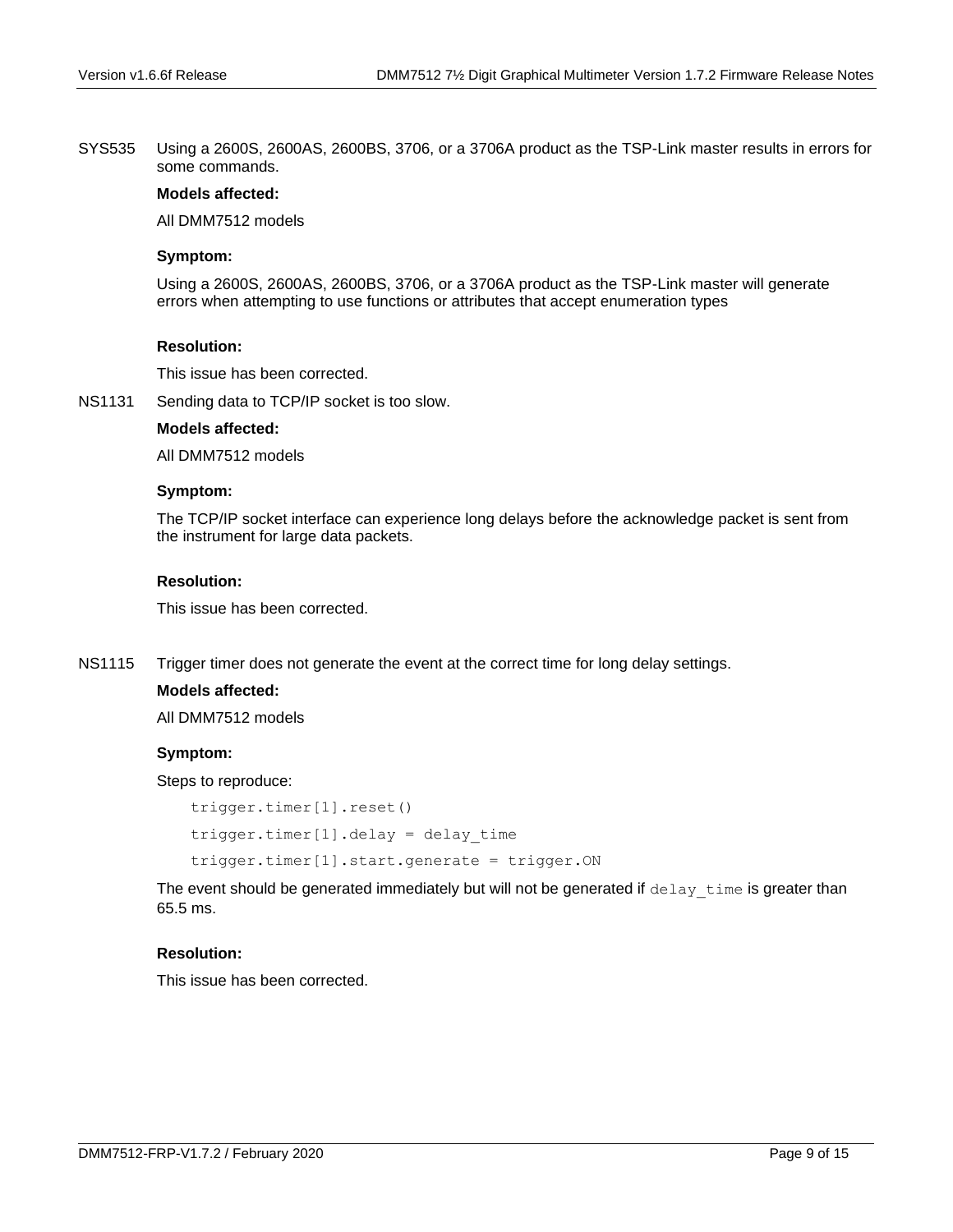# <span id="page-9-0"></span>**VERSION V1.6.6F RELEASE**

# **Overview**

Version 1.6.6f is the initial firmware release for the Model DMM712. No fixes are listed since this is the very first firmware release. Known Issues, Usage Notes, and Upcoming Enhancements are listed below in this document.

# **Compatibility concerns**

**N/A**

# **Critical fixes**

**N/A**

# **Enhancements**

**N/A**

# **Noncritical fixes**

**N/A** 

# **Known issues**

PR55094 Compact buffers do not support negative measurements

# **Models affected:**

All DMM7512 models

# **Symptom:**

If you create a buffer with a "Compact" style, the negative sign will not be reported. All negative measurements will appear to be positive (the absolute value of the measurement). This does not affect default buffers (defbuffer1 and defbuffer2) since they are fixed at "Standard" style.

# **Workaround:**

When creating a custom buffer, use the "Standard" or "Full" style. Avoid "Compact" buffers until this is resolved.

# PR54918 Loading a configuration list from the trigger model turns off autoranging

# **Models affected:**

All DMM7512 models

# **Symptom:**

If you create a trigger model that uses a "Config List" block to recall or load a previous or next set of settings, autoranging is turned off. By default, this leaves the instrument on the 1000V range. This occurs even if the configuration list index attempts to turn autoranging on.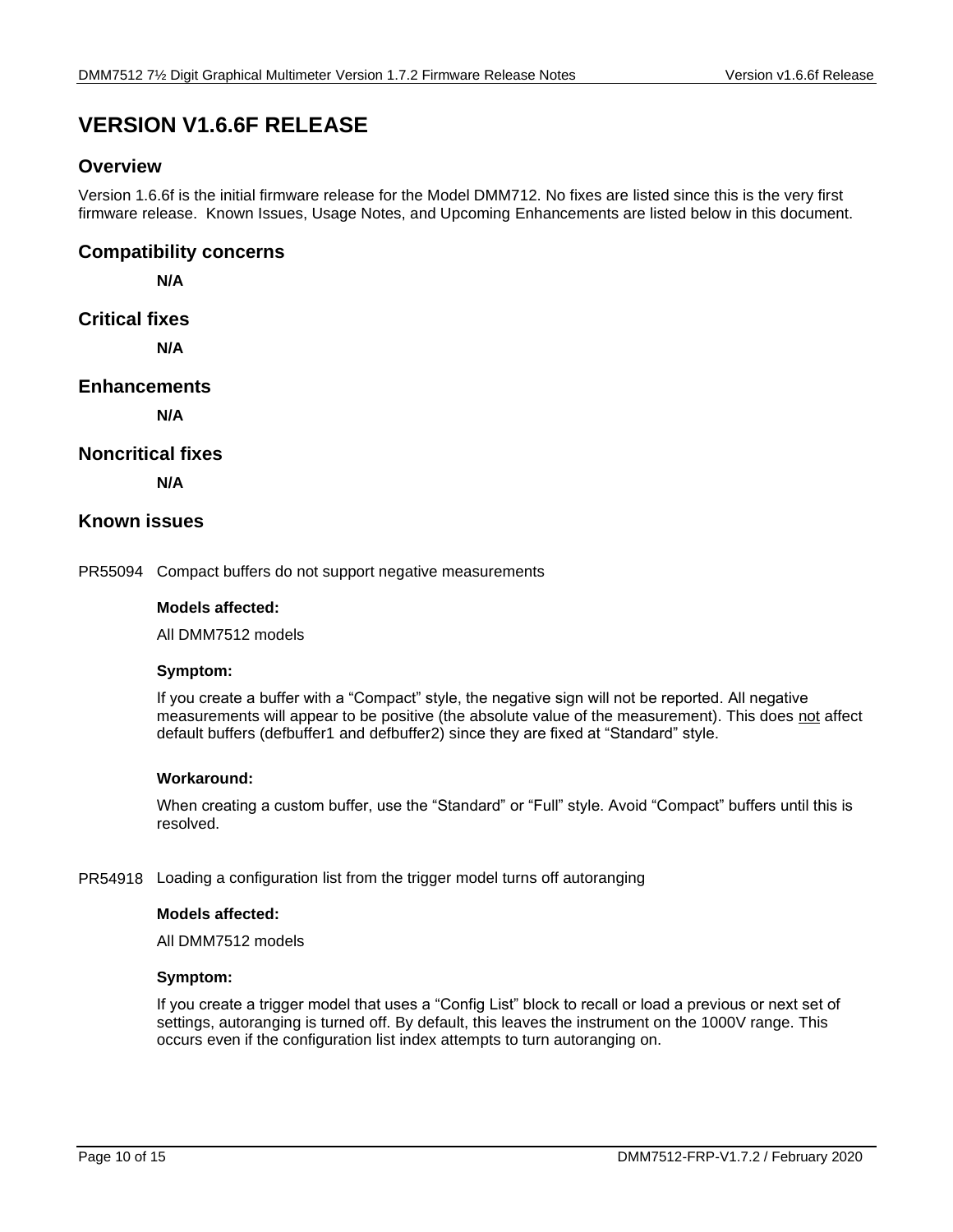# **Workaround:**

If possible, use a trigger model that does not depend on Configuration Lists.

If possible, apply settings using Configuration Lists outside of the trigger model.

PR54333 SCPI problems with MIN/MAX for the Threshold Level unique to Frequency or Period functions

### **Models affected:**

All DMM7512 models

### **Symptom:**

Use the [SENSe[1]]:<function>:THReshold:LEVel command where <function> is FREQuency or PERiod to attempt to set the level to MINimum or MAXimum. It will incorrectly attempt to set it to 700V, independent of range. On lower ranges, this generates an error.

# **Workaround:**

Specify the actual value instead of using the MINimum or MAXimum parameter.

PR54737, A saved setup (SCPI) or configuration script (TSP) may generate errors when recalling or running it

#### **Models affected:** PR54700

All DMM7512 models

### **Symptom:**

A saved setup or configuration script saves and restores the state of the instrument. When the instrument saves the settings into a configuration script, it generates incorrect TSP syntax for some settings in the script. As a result, errors are generated when the script is run to recall the setup. This aborts the execution of the configuration script and halts the process to restore settings. For detailed information on the errors, refer to the Event Log. Warnings do not halt script execution.

This problem only applies to a subset of TSP command sequence with examples shown in the table below. Most configurations are not affected.

#### **Workaround:**

Transfer the setup or configuration script to a computer. Edit it with a text editor and correct the command that generated the error so that it uses the proper syntax.

Possible Errors:

| <b>Invalid Command Sequence:</b>                                                | <b>Correct Command Sequence</b>                                                            |
|---------------------------------------------------------------------------------|--------------------------------------------------------------------------------------------|
| $dmm$ , measure, func = $dmm$ , FUNC CONTINUITY                                 | $dmm$ . measure. func = $dmm$ . FUNC CONTINUITY                                            |
| $dmm.measure.random = number$                                                   |                                                                                            |
| $dmm$ . measure. func = $dmm$ . FUNC DIODE                                      | $dmm$ . measure. func = $dmm$ . FUNC DIODE                                                 |
| $dmm.measure.random = number>$                                                  |                                                                                            |
| trigger.model.* commands appear before<br>settings for "--set up DMM" (look for | Move the trigger.model.* commands to appear<br>after the settings for "-set up ACAL" (look |
| comment in script)                                                              | for comment in script)                                                                     |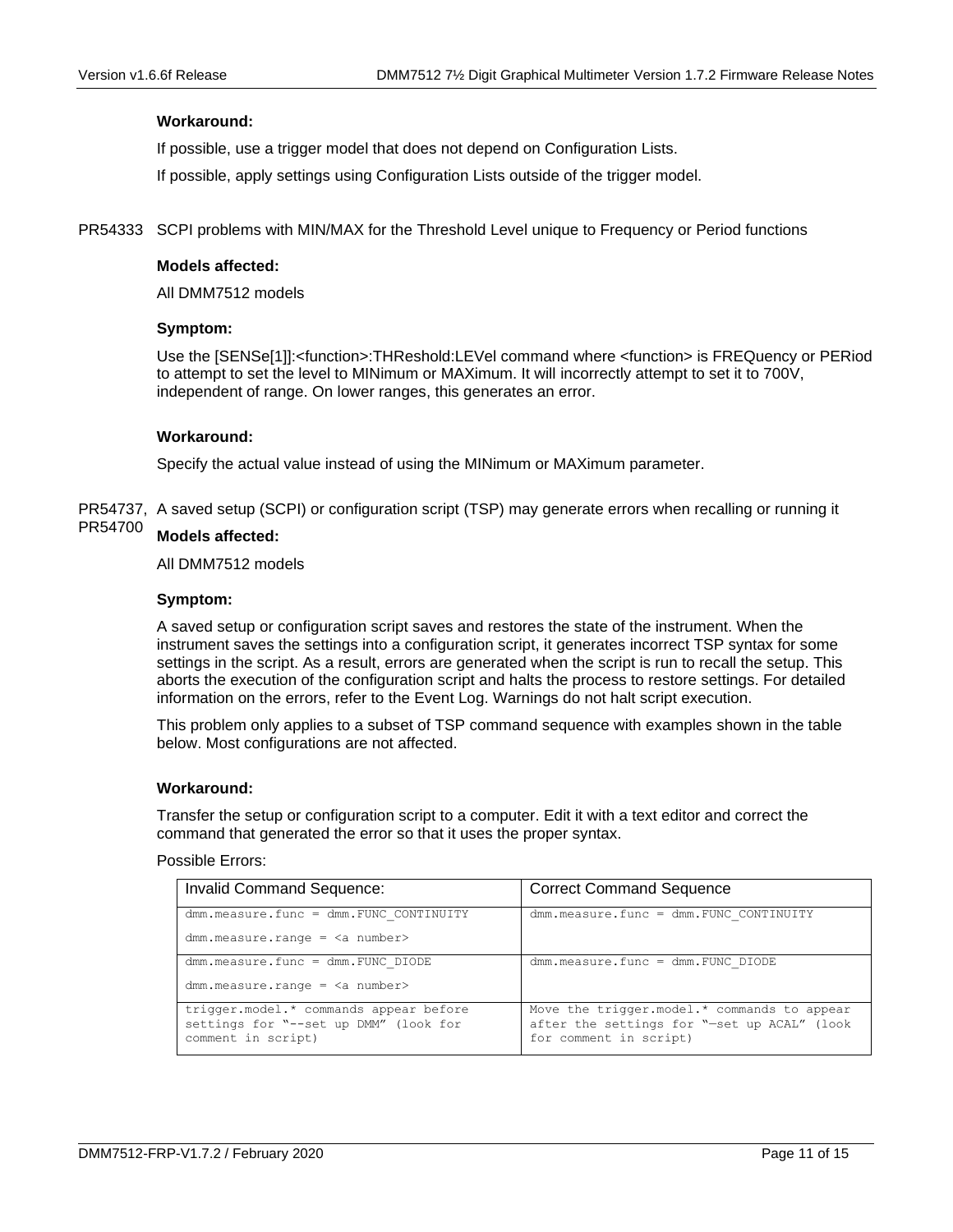PR54656 Cannot set the aperture to 0 for the digitizer using SCPI

### **Models affected:**

All DMM7512 models

# **Symptom:**

You cannot set the aperture to 0 using the SCPI language as documented in the manual. Either of these commands will generate an error:

| :SENSE:DIG:CURR:APER 0 | <b>ERROR!</b> |
|------------------------|---------------|
| :SENSE:DIG:VOLT:APER 0 | <b>ERROR!</b> |

# **Workaround:**

Use "AUTO" instead of 0 if you wish to select an Automatic aperture.

| :SENSE:DIG:CURR:APER AUTO | <b>CORRECT!</b> |
|---------------------------|-----------------|
| :SENSE:DIG:VOLT:APER AUTO | <b>CORRECT!</b> |

PR54688 Cannot always abort scripts that use the trigger model with Frequency or Period functions

#### **Models affected:**

All DMM7512 models

#### **Symptom:**

Configure the trigger model to take Frequency or Period measurements using a script. Attempt to abort the script while it is running. The instrument may not always halt execution of the script.

#### **Workaround:**

Allow the trigger model in the script to run to completion.

PR54377 Trigger model hangs if a config list attempts to switch between Digitize and Measure

#### **Models affected:**

All DMM7512 models

#### **Symptom:**

Create a trigger model using a Measure block that also loads a point from a config list with the function set to take digitizer measurements. The conflict between the DMM Measure and Digitize will cause the trigger model to run indefinitely once started. It is not possible to stop it. This also applies if you create a trigger model with a Digitizer block with a config list that sets up a DMM Measure function.

#### **Workaround:**

Avoid mismatches between Digitizer and DMM Measure that can be introduced when using config lists with the trigger model. Consider configuring and loading separate trigger models or writing a TSP script to achieve the desired behavior.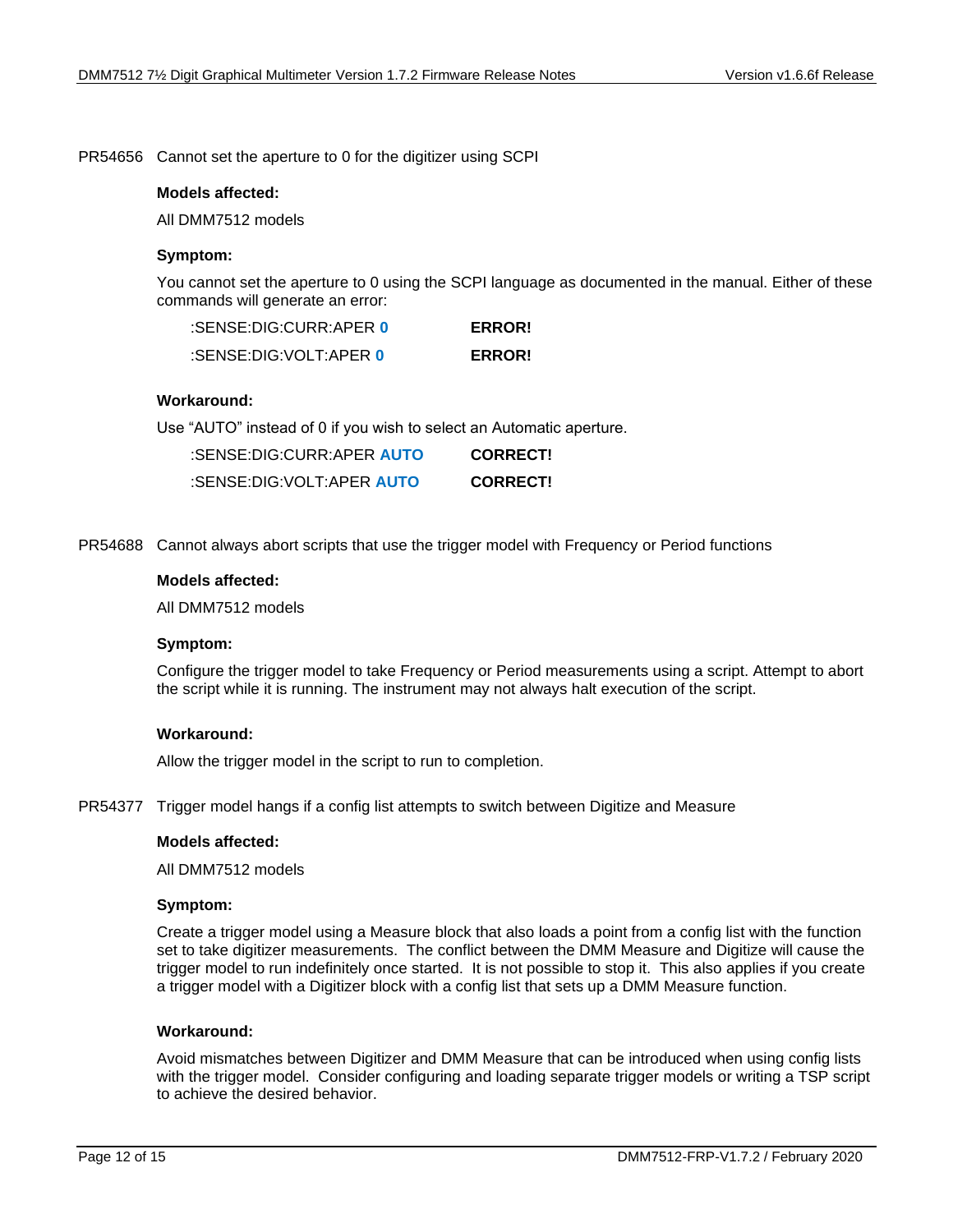PR55118 Trigger model doesn't update to follow active buffer

### **Models affected:**

All DMM7512 models

# **Symptom:**

Use the Graph's Trigger tab to configure a trigger model. After the trigger model is generated, change the active buffer from the home screen. The trigger model will not get updated and will still put measurements in what was previously the active buffer.

# **Workaround:**

There are several ways to avoid this:

(1) Change the Active Buffer before configuring the trigger.

(2) After changing the Active Buffer, force regeneration of the trigger model by making a change to any setting on the Graph's Trigger tab.

(3) Manually reconfigure the trigger model to change the buffer selected in the Measure/Digitize block (Menu > Trigger Flow).

PR54974, UI graph occasionally appears to be missing digitizer data

#### PR54934

### **Models affected:**

All DMM7512 models

# **Symptom:**

When using the UI to view bursts of digitizer data on the graph, you may see areas that appear to have missing data. See the example in the image below. Even though data is being sampled consistently throughout the viewable range, it appears as though fewer points are available in the circled area.

This may only occur when more than 5,000 points are visible on the graph at once and sample rates exceed 50k.

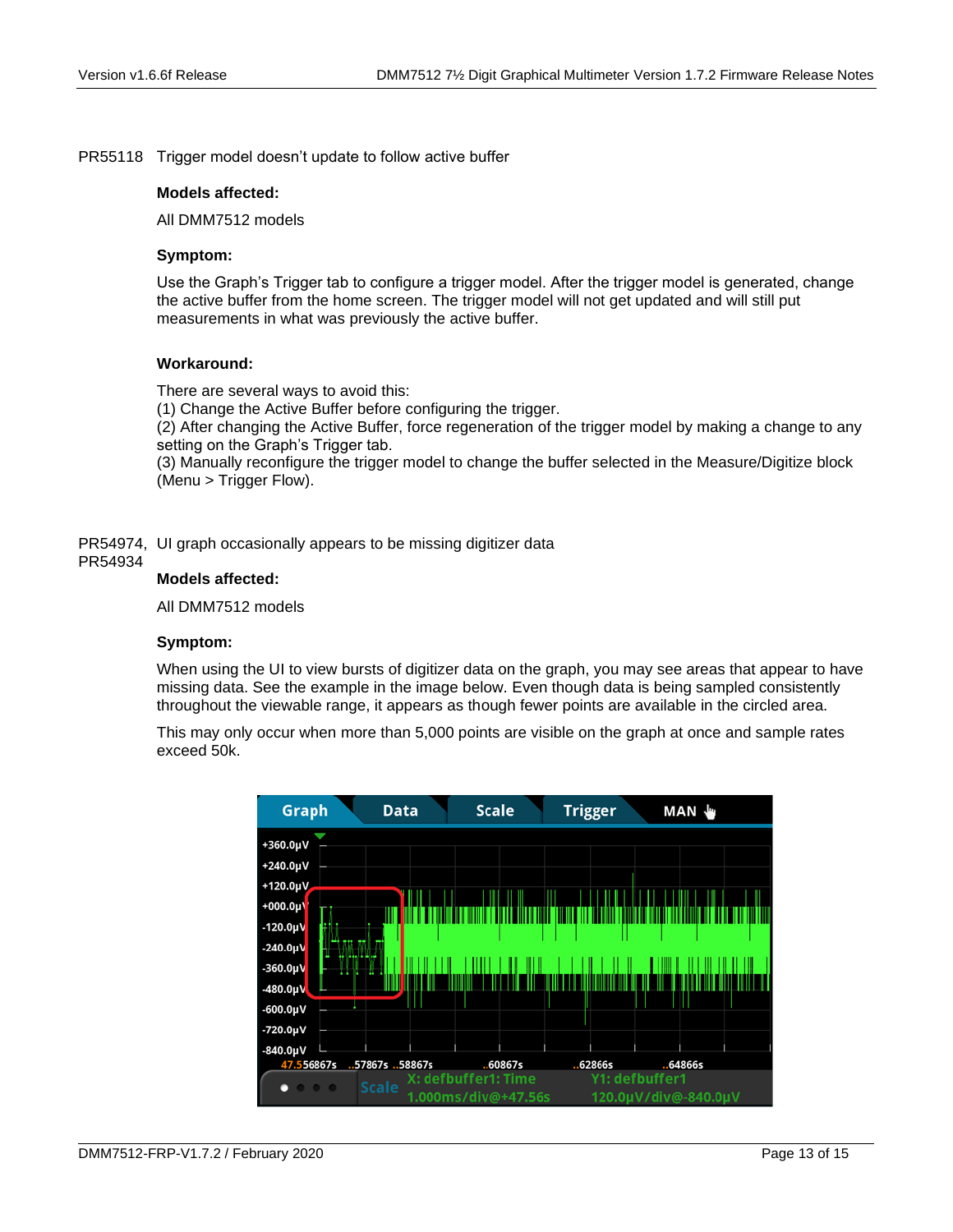# **Workaround:**

Pan or scale the graph by touching it to force a refresh. All data will appear. The measurements were taken and are in the buffer.

If you touch the screen in "Continuous Measurement Triggering" mode, panning in the time dimension will lock your time position. This will freeze your view on older data. If you continue to take measurements, your data will correctly disappear when the buffer wraps and the older data you were looking at is overwritten (assuming your buffer is continuous). If you wish to avoid this, it may be helpful to put the instrument in Manual ("Trigger Key Triggering") mode and manually trigger each acquisition using the TRIGGER key.

PR54436 UI graph may fail to autoscale under certain circumstances

### **Models affected:**

All DMM7512 models

# **Symptom:**

When viewing the graph, the graph may not autoscale correctly when the x-axis scale is set to "All".

### **Workaround:**

Pan or scale the graph by touching it to force a refresh. The autoscale algorithm will correct itself.

PR54415 UI graph does not display the dashed lines for the analog trigger levels set over the bus

#### **Models affected:**

All DMM7512 models

#### **Symptom:**

Configure the analog trigger using remote bus commands. Then view the graph from the front panel. The dotted line to indicate the analog trigger level(s) will not appear.

# **Workaround:**

There is no workaround over the bus. The only option is to program the level from the UI for it to be visible.

PR54741 UI graph can encounter scaling and panning difficulties when displaying 2 or more traces

#### **Models affected:**

All DMM7512 models

# **Symptom:**

Configure the graph to show 2 or more traces at once. Autoscale may not always work correctly. Panning and zooming the signals may also be difficult at times.